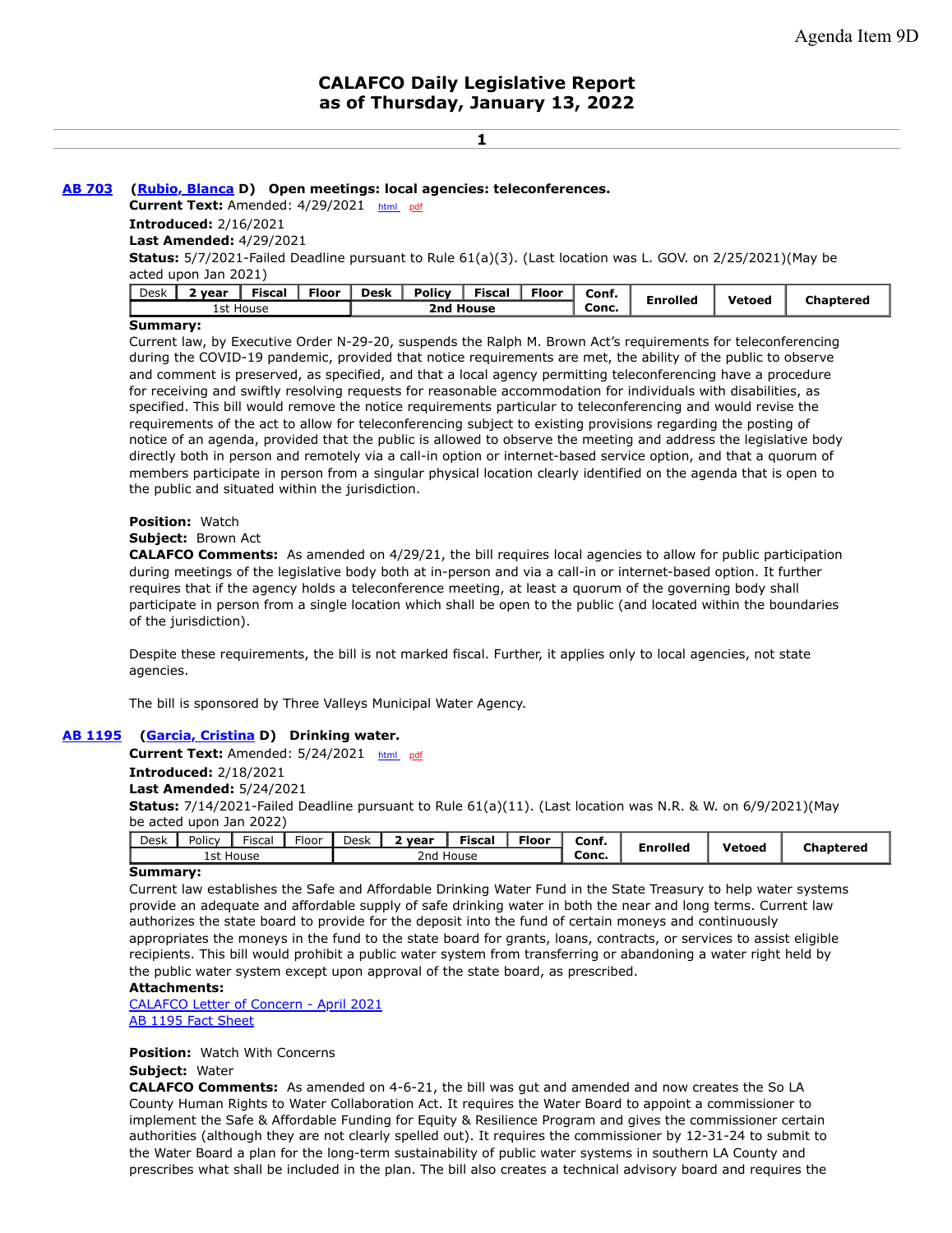commissioner to oversee the Central Basin Municipal Water District.

In its current form the bill creates numerous concerns. CALAFCO's letter of concern is posted in the tracking section of the bill, and includes: (1) Focus of the bill is very broad as is the focus of the commissioner; (2) In an attempt to prevent privatization of water systems there is language regarding severing water rights. That language could be problematic should a consolidation be ordered; (3) Diminishing local control that is being invested in the state (an ongoing concern since SB 88); (4) A clear distinction needs to be made between an Administrator and Commissioner; (5) The poorly written section on the technical advisory board; and (6) The lack of LAFCo involvement in any consolidation process.

As amended on 5-24-21, the bill changes the water rights provision now requiring approval by the water Board; uses the definitions of "at risk system" and "at risk domestic well" found in SB 403 (Gonzalez) as well as the 3,300 connect cap; requires the commissioner appointed by the board to be from the local area; requires the commissioner to do certain things prior to completing the regional plan; and requires the commissioner to apply to LA LAFCo for extension of service, consolidation or dissolution as appropriate. The bill also creates a pilot program for LA LAFCo giving them the authority to take action rather than the water board, providing it is within 120 days of receipt of a completed application. If the LAFCo fails to take action within that time, the matter goes to the water board for their action.

The pilot program also gives LA LAFCo the authority to approve, approve with conditions or deny the application; further giving LAFCo authority to consider consolidation or extension of service with a local publicly owned utility that provides retail water, a private water company or mutual; the bill also waives protest proceedings, gives the LAFCo authority to address governance structure and CEQA is waived, provides full LAFCo indemnification and funding.

There are still issues with the proposed technical advisory board section of the bill, and questions about timing of some of the processes. CALAFCO continues to work with the author and speakers' offices as well as other stakeholders on ongoing amendments.

The bill is author-sponsored and we understand there is currently no funding source. A fact sheet is posted in the tracking section of the bill. CALAFCO's letter of concern is also posted there.

THIS IS NOW A 2-YEAR BILL.

**3**

# **[AB 11](https://ctweb.capitoltrack.com/public/publishbillinfo.aspx?bi=HDwpIPwQOfFYhdiUlIDlCRm3DBaaIAh3axjIEG9A0E%2b1GD5CB4W%2bHWkvhUZRondb) [\(Ward](https://a78.asmdc.org/) D) Climate change: regional climate change authorities.**

**Current Text:** Amended: 1/21/2021 [html](https://ctweb.capitoltrack.com/Bills/21Bills/asm/ab_0001-0050/ab_11_98_A_bill.htm) [pdf](https://ctweb.capitoltrack.com/Bills/21Bills/asm/ab_0001-0050/ab_11_98_A_bill.pdf)

#### **Introduced:** 12/7/2020 **Last Amended:** 1/21/2021

**Status:** 4/30/2021-Failed Deadline pursuant to Rule 61(a)(2). (Last location was NAT. RES. on 1/11/2021)(May be acted upon Jan 2022)

| Desk | Policy<br>Floor .<br><b>Desk</b><br>--<br>___<br>Floor<br>Fiscal<br>Fiscal<br>. vear |  |  |           |  | Conf. | <b>Enrolled</b> | Vetoed |  |  |           |
|------|--------------------------------------------------------------------------------------|--|--|-----------|--|-------|-----------------|--------|--|--|-----------|
|      | 1st House                                                                            |  |  | 2nd House |  |       |                 | Conc.  |  |  | Chaptered |

### **Summary:**

Would require the Strategic Growth Council, by January 1, 2023, to establish up to 12 regional climate change authorities to coordinate climate adaptation and mitigation activities in their regions, and coordinate with other regional climate adaptation autorities, state agencies, and other relevant stakeholders.

#### **Attachments:**

[AB 11 Fact Sheet](https://ctweb.capitoltrack.com/public/publishviewdoc.ashx?di=v0USgZTz5Fn092PrDNnmC%2bhpbuM5UzR3UMls7cIr%2bZc%3d)

**Position:** Watch

**Subject:** Other

**CALAFCO Comments:** As amended on 1/21/21, this bill authorizes/requires the Strategic Growth Council (SGC) to establish up to 12 regional climate change authorities by January 1, 2023, to include local agencies and regional stakeholders. The SGC is required to adopt guidelines that: (1) Define the authority; (2) Include guidelines for establishing an authority via a stakeholder-driven process; (3) Consult with OPR (and other state authorities) in development of the guidelines and award annual grants to authorities.

The bill outlines the regional climate change authorities in summary as: coordination, capacity-building, and technical assistance activities within their boundaries, promote regional alignment and assist local agencies in creating and implementing plans developed pursuant to Section 65302 of the Government Code, other federal or state mandates, and programs designed address climate change impacts and risks. The bill also requires the authority to submit annual reports to the SGC, with the scope of the report outlined in the bill.

This is an author-sponsored bill. There is no appropriation to fund the cost of the program. A fact sheet is posted in the tracking section of the bill.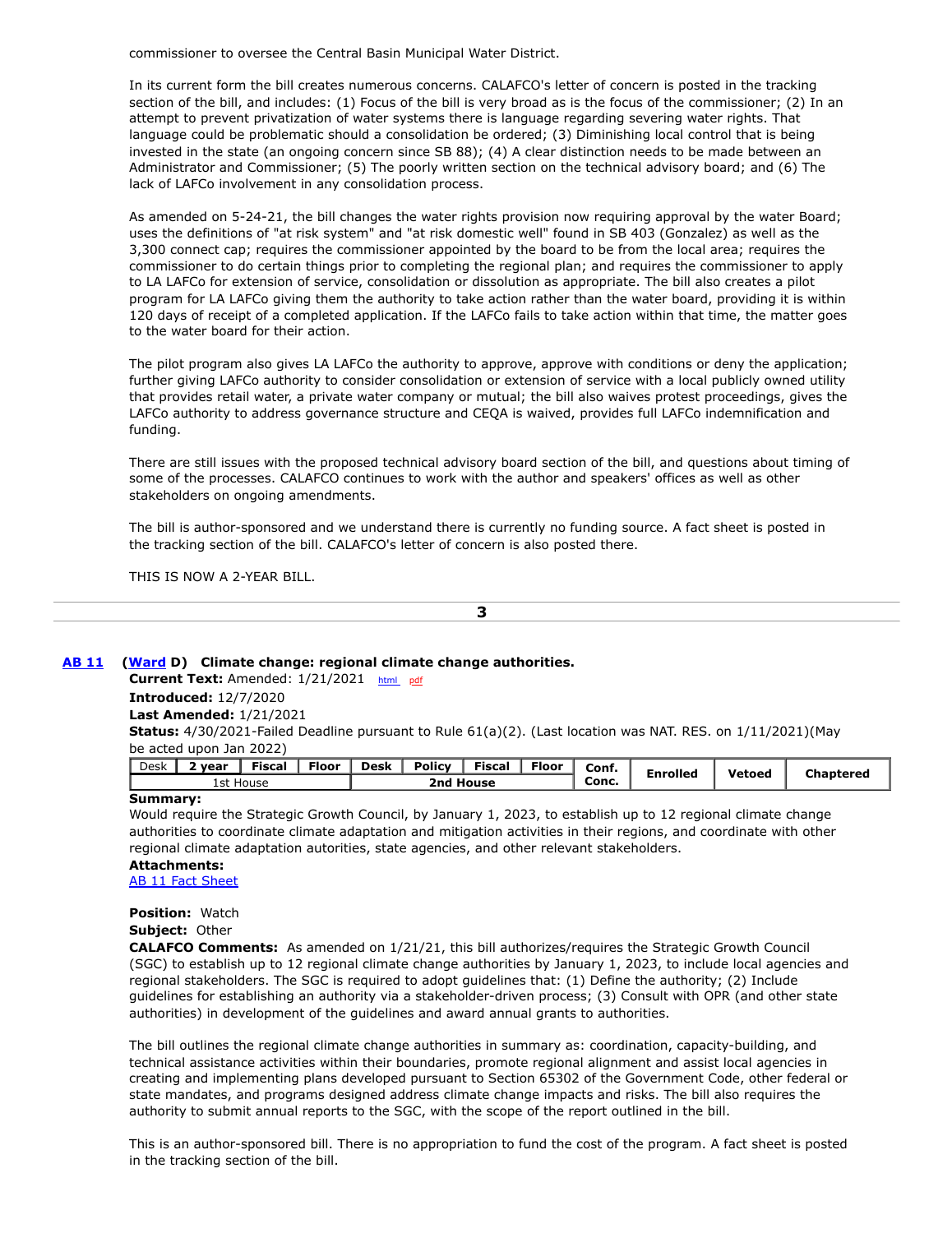# **[AB 897](https://ctweb.capitoltrack.com/public/publishbillinfo.aspx?bi=OT4o8Vcj7fgzYFZCPMv7BzZf4hLlukFoVGcTjMGnPnhBp3TIhQMp3aGWCn4sl%2bJn) [\(Mullin](https://a22.asmdc.org/) D) Office of Planning and Research: regional climate networks: regional climate adaptation and resilience action plans.**

**Current Text:** Amended: 7/14/2021 [html](https://ctweb.capitoltrack.com/Bills/21Bills/asm/ab_0851-0900/ab_897_95_A_bill.htm) [pdf](https://ctweb.capitoltrack.com/Bills/21Bills/asm/ab_0851-0900/ab_897_95_A_bill.pdf) **Introduced:** 2/17/2021 **Last Amended:** 7/14/2021 **Status:** 8/27/2021-Failed Deadline pursuant to Rule 61(a)(12). (Last location was APPR. SUSPENSE FILE on 8/16/2021)(May be acted upon Jan 2022)

| $\overline{\phantom{a}}$ |                             | Desk | Policy | Fiscal | rloor | Desk | Policy | vear  | $-$<br>Floor | Conf. | Enrolled | Vetoed | Chaptered |
|--------------------------|-----------------------------|------|--------|--------|-------|------|--------|-------|--------------|-------|----------|--------|-----------|
|                          | 1st House<br>znd '<br>House |      |        |        |       |      |        | Conc. |              |       |          |        |           |

# **Summary:**

Current law requires, by July 1, 2017, and every 3 years thereafter, the Natural Resources Agency to update, as prescribed, the state's climate adaptation strategy, known as the Safeguarding California Plan. Current law establishes the Office of Planning and Research in state government in the Governor's office. Current law establishes the Integrated Climate Adaptation and Resiliency Program to be administered by the office to coordinate regional and local efforts with state climate adaptation strategies to adapt to the impacts of climate change, as prescribed. This bill would authorize eligible entities, as defined, to establish and participate in a regional climate network, as defined. The bill would require the office, through the program, to encourage the inclusion of eligible entities with land use planning and hazard mitigation planning authority into regional climate networks. The bill would authorize a regional climate network to engage in activities to address climate change, as specified.

# **Attachments:**

[CALAFCO Support July 2021](https://ctweb.capitoltrack.com/public/publishviewdoc.ashx?di=VRhn%2bvh43VjceTUWQF1zRxTKxZG055BOz13LnyOk3h8%3d) [AB 897 Fact Sheet](https://ctweb.capitoltrack.com/public/publishviewdoc.ashx?di=v0USgZTz5Fn092PrDNnmCws5EBaFKEpBWtvGX9y2OYs%3d)

# **Position:** Support

# **Subject:** Climate Change

**CALAFCO Comments:** As introduced, the bill builds on existing programs through OPR by promoting regional collaboration in climate adaptation planning and providing guidance for regions to identify and prioritize projects necessary to respond to the climate vulnerabilities of their region.

As amended, the bill requires OPR to develop guidelines (the scope of which are outlined in the bill) for Regional Climate Adaptation Action Plans (RCAAPs) by 1-1-23 through their normal public process. Further the bill requires OPR to make recommendations to the Legislature on potential sources of financial assistance for the creation & implementation of RCAAPs, and ways the state can support the creation and ongoing work of regional climate networks. The bill outlines the authority of a regional climate network, and defines eligible entities. Prior versions of the bill kept the definition as rather generic and with each amended version gets more specific. As a result, CALAFCO has requested the author add LAFCOs explicitly to the list of entities eligible to participate in these regional climate networks.

As amended on 4/7, AB 11 (Ward) was joined with this bill - specifically found in 71136 in the Public Resources Code as noted in the amended bill. Other amendments include requiring OPR to, before 7-1-22, establish geographic boundaries for regional climate networks and prescribes requirements in doing so.

This is an author-sponsored bill. The bill necessitates additional resources from the state to carry out the additional work required of OPR (there is no current budget appropriation). A fact sheet is posted in the tracking section of the bill.

As amended 4/19/21: There is no longer a requirement for OPR to include in their guidelines how a regional climate network may develop their plan: it does require ("may" to "shall") a regional climate network to develop a regional climate adaptation plan and submit it to OPR for approval; adds requirements of what OPR shall publish on their website; and makes several other minor technical changes.

As amended 7/1/21, the bill now explicitly names LAFCo as an eligible entity. It also adjusts several timelines for OPR's requirements including establishing boundaries for the regional climate networks, develop guidelines and establish standards for the networks, and to make recommendations to the Legislature related to regional adaptation. Give the addition of LAFCo as an eligible entity, CALAFCO is now in support of the bill.

Amendments of 7/14/21, as requested by the Senate Natural Resources & Water Committee, mostly do the following: (1) Include "resilience" to climate adaptation; (2) Prioritize the most vulnerable communities; (3) Add definitions for "under-resourced" and "vulnerable" communities; (4) Remove the requirement for OPR to establish geographic boundaries for the regional climate networks; (5) Include agencies with hazard mitigation authority and in doing so also include the Office of Emergency Services to work with OPR to establish guidelines and standards required for the climate adaptation and resilience plan; and (6) Add several regional and local planning documents to be used in the creation of guidelines.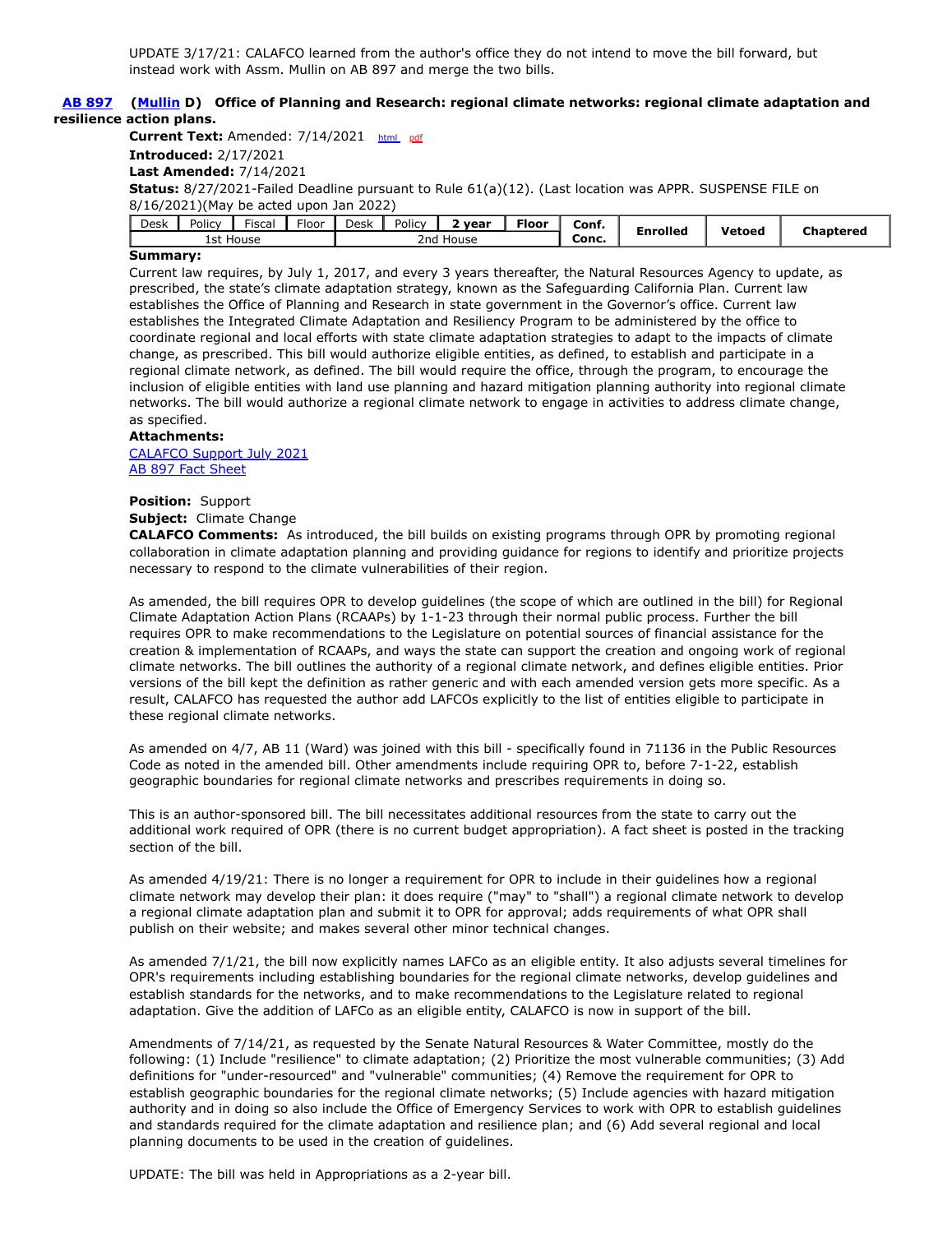# **[AB 903](https://ctweb.capitoltrack.com/public/publishbillinfo.aspx?bi=ajuygN7qRwO2gyk1SWEg85859T34RO0P55bayW%2bj3ma6oBB%2bBEWGjMEuMAZTTYN4) [\(Frazier](https://a11.asmdc.org/) D) Los Medanos Community Healthcare District.**

**Current Text:** Amended: 4/19/2021 [html](https://ctweb.capitoltrack.com/Bills/21Bills/asm/ab_0901-0950/ab_903_97_A_bill.htm) [pdf](https://ctweb.capitoltrack.com/Bills/21Bills/asm/ab_0901-0950/ab_903_97_A_bill.pdf) **Introduced:** 2/17/2021 **Last Amended:** 4/19/2021 **Status:** 7/14/2021-Failed Deadline pursuant to Rule 61(a)(11). (Last location was GOV. & F. on 5/19/2021)(May be acted upon Jan 2022)

| Desk                           | Policy | <b>Fiscal</b> | $-1$<br>Floor | Desk | vear | ---<br>Fiscal | $F$ loor | Conf. | <b>Enrolled</b> | Vetoed | <b>Chaptered</b> |
|--------------------------------|--------|---------------|---------------|------|------|---------------|----------|-------|-----------------|--------|------------------|
| 1st<br>House<br>House<br>zna : |        |               |               |      |      |               |          | Conc. |                 |        |                  |

# **Summary:**

Would require the dissolution of the Los Medanos Community Healthcare District, as specified. The bill would require the County of Contra Costa to be successor of all rights and responsibilities of the district, and require the county to develop and conduct the Los Medanos Area Health Plan Grant Program focused on comprehensive health-related services in the district's territory. The bill would require the county to complete a property tax transfer process to ensure the transfer of the district's health-related ad valorem property tax revenues to the county for the sole purpose of funding the Los Medanos Area Health Plan Grant Program. By requiring a higher level of service from the County of Contra Costa as specified, the bill would impose a state-mandated local program.

# **Position:** Watch

**CALAFCO Comments:** This bill mandates the dissolution of the Los Medanos Community Healthcare District with the County as the successor agency, effective 2-1-22. The bill requires the County to perform certain acts prior to the dissolution. The LAFCo is not involved in the dissolution as the bill is written. Currently, the district is suing both the Contra Costa LAFCo and the County of Contra Costa after the LAFCo approved the dissolution of the district upon application by the County and the district failed to get enough signatures in the protest process to go to an election.

The amendment on 4/5/21 was just to correct a typo in the bill.

As amended on 4/19/21, the bill specifies monies received by the county as part of the property tax transfer shall be used specifically to fund the Los Medanos Area Health Plan Grant Program within the district's territory. It further adds a clause that any new or existing profits shall be used solely for the purpose of the grant program within the district's territory.

UPDATE: The bill did not pass out of Senate Governance & Finance Committee and will not move forward this year. It may be acted on in 2022.

# **[AB 975](https://ctweb.capitoltrack.com/public/publishbillinfo.aspx?bi=wtppJKVa29786ZcR43wqxHzSqdID7QYe%2fq955MqytJosRbnTbgbnQLwjJxPRVxr3) [\(Rivas, Luz](https://a39.asmdc.org/) D) Political Reform Act of 1974: statement of economic interests and gifts.**

**Current Text:** Amended: 5/18/2021 [html](https://ctweb.capitoltrack.com/Bills/21Bills/asm/ab_0951-1000/ab_975_97_A_bill.htm) [pdf](https://ctweb.capitoltrack.com/Bills/21Bills/asm/ab_0951-1000/ab_975_97_A_bill.pdf)

#### **Introduced:** 2/18/2021

#### **Last Amended:** 5/18/2021

**Status:** 9/10/2021-Failed Deadline pursuant to Rule 61(a)(15). (Last location was INACTIVE FILE on 6/1/2021) (May be acted upon Jan 2022)

| Desk | Policy    | $-$<br>Fiscal | vear | Desk      | <b>Policy</b> | Fiscal | Floor | Conf. | <b>Enrolled</b> | Vetoed | <b>Chaptered</b> |
|------|-----------|---------------|------|-----------|---------------|--------|-------|-------|-----------------|--------|------------------|
|      | 1st House |               |      | 2nd House |               |        |       | Conc. |                 |        |                  |

#### **Summary:**

The Political Reform Act of 1974 regulates conflicts of interests of public officials and requires that public officials file, with specified filing officers, periodic statements of economic interests disclosing certain information regarding income, investments, and other financial data. The Fair Political Practices Commission is the filing officer for statewide elected officers and candidates and other specified public officials. If the Commission is the filing officer, the public official generally files with their agency or another person or entity, who then makes a copy and files the original with the Commission. This bill would revise and recast these filing requirements to make various changes, including requiring public officials and candidates for whom the Commission is the filing officer to file their original statements of economic interests electronically with the Commission.

# **Position:** Watch

# **Subject:** FPPC

**CALAFCO Comments:** As introduced, this bill makes two notable changes to the current requirements of gift notification and reporting: (1) It increases the period for public officials to reimburse, in full or part, the value of attending an invitation-only event, for purposes of the gift rules, from 30 days from receipt to 30 days following the calendar quarter in which the gift was received; and (2) It reduces the gift notification period for lobbyist employers from 30 days after the end of the calendar quarter in which the gift was provided to 15 days after the calendar quarter. Further it requires the FPPC to have an online filing system and to redact contact information of filers before posting.

The amendment on 4/21/21 just corrects wording (technical, non-substantive change).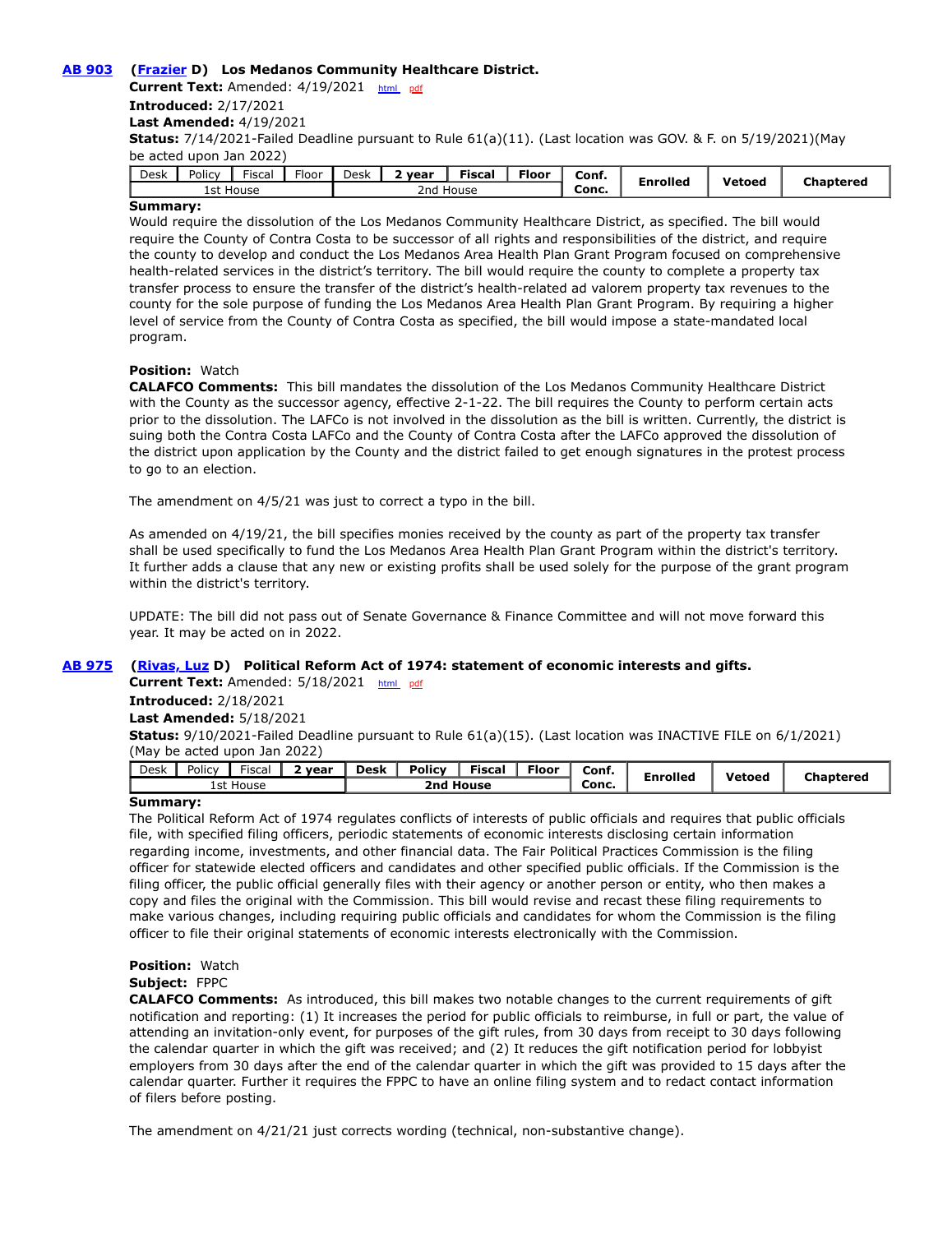The amendments on 5/18/21 clarify who is to file a statement of economic interest to include candidates (prior text was office holders).

# **[AB 1053](https://ctweb.capitoltrack.com/public/publishbillinfo.aspx?bi=zhuT5umvgZOxPdRzjSS5Bu6Yvku0pfnd%2fcG%2fNE2YeKZx9cBWwmlJmzm60OvTeR3e) ([Gabriel](https://a45.asmdc.org/) D) City selection committees: County of Los Angeles: quorum: teleconferencing.**

**Current Text:** Amended: 4/20/2021 [html](https://ctweb.capitoltrack.com/Bills/21Bills/asm/ab_1051-1100/ab_1053_97_A_bill.htm) [pdf](https://ctweb.capitoltrack.com/Bills/21Bills/asm/ab_1051-1100/ab_1053_97_A_bill.pdf) **Introduced:** 2/18/2021 **Last Amended:** 4/20/2021

**Status:** 5/7/2021-Failed Deadline pursuant to Rule 61(a)(3). (Last location was L. GOV. on 3/18/2021)(May be acted upon Jan 2021)

| Desk | vear      | <b>Fiscal</b> | Floor: | Desk | <b>Policy</b> | $-$<br>Fisca | $F$ loor | Conf. | <b>Enrolled</b> | Vetoed |           |
|------|-----------|---------------|--------|------|---------------|--------------|----------|-------|-----------------|--------|-----------|
|      | 1st House |               |        |      | House<br>2nd  |              |          |       |                 |        | Chaptered |

# **Summary:**

Current law creates a city selection committee in each county that consists of 2 or more incorporated cities for the purpose of appointing city representatives to boards, commissions, and agencies. Under current law, a quorum for a city selection committee requires a majority of the number of the incorporated cities within the county entitled to representation on the city selection committee. Current law requires a city selection committee meeting to be postponed or adjourned to a subsequent time and place whenever a quorum is not present at the meeting. This bill, for the city selection committee in the County of Los Angeles, would reduce the quorum requirement to 1/3 of all member cities within the county for a meeting that was postponed to a subsequent time and place because a quorum was not present, as long as the agenda is limited to items that appeared on the immediately preceding agenda where a quorum was not established.

#### **Attachments:**

[CALAFCO Removal of Opposition Letter April 2021](https://ctweb.capitoltrack.com/public/publishviewdoc.ashx?di=weMYtXYpWNGgBtj%2bBNn%2fpCUjO%2bRanp3lJf5VrQXAQTo%3d) [CALAFCO Oppose Unless Amended April 2021](https://ctweb.capitoltrack.com/public/publishviewdoc.ashx?di=zmq1%2fMGeCIfbSWdaTw2omvi6KoDGyxf%2butT%2foLWf9%2fc%3d)

**Position:** Watch

**Subject:** Other

**CALAFCO Comments:** As amended on 3/18/21, the bill reduces the quorum requirement for a city selection committee to 1/3 of all member cities within the county for a meeting that was postponed to a subsequent time and place because a quorum was not present, as long as the agenda is limited to replicate the meeting for which a quorum was not established. The bill also authorizes a city selection committee to conduct their meetings be teleconference and electronic means.

The bill is sponsored by the Las Virgenes-Malibu Council of Governments.

CALAFCO's letter of Oppose Unless Amended is posted in the bill detail area.

UPDATE AS OF 4/21/21 - As amended on 4/20/21, the scope of the bill is significantly narrowed to apply only to the County of Los Angeles' City Selection Committee. This amendment resolves CALAFCO's concerns and we have removed our opposition and will retain a Watch position. CALAFCO's letter of opposition removal is posted in the bill detail area.

UPDATE: The bill failed to move out of committee so it is now a 2-year bill.

### **[AB 1246](https://ctweb.capitoltrack.com/public/publishbillinfo.aspx?bi=O8g5goGJHE9yw6PnQccq4tIkYCjJg0TwN%2bOJS0N9He9QDcWkEkmlNXSYbNDmPCZf) ([Nguyen](https://ad72.asmrc.org/) R) Community services districts.**

**Current Text:** Introduced: 2/19/2021 [html](https://ctweb.capitoltrack.com/Bills/21Bills/asm/ab_1201-1250/ab_1246_99_I_bill.htm) [pdf](https://ctweb.capitoltrack.com/Bills/21Bills/asm/ab_1201-1250/ab_1246_99_I_bill.pdf)

#### **Introduced:** 2/19/2021

**Status:** 5/7/2021-Failed Deadline pursuant to Rule 61(a)(3). (Last location was PRINT on 2/19/2021)(May be acted upon Jan 2021)

| 2 vear | <b>Policy</b> | <b>Fiscal</b> | Floor | <b>Desk</b> | <b>Policy</b> | <b>Fiscal</b> | Floor | Conf. | Enrolled | Vetoed | <b>Chaptered</b> |
|--------|---------------|---------------|-------|-------------|---------------|---------------|-------|-------|----------|--------|------------------|
|        | 1st House     |               |       |             |               | 2nd House     |       | Conc. |          |        |                  |

#### **Summary:**

Existing law, the Community Services District Law, authorizes the formation of community services districts for various specified purposes, including supplying water, treating sewage, disposing of solid waste, and providing fire protection. The law specifies its relation and effect on certain districts organized pursuant to former laws and to actions taken by them, among other things.This bill would make nonsubstantive changes to those provisions.

**Position:** Watch **CALAFCO Comments:** This is a spot bill.

#### **[AB 1295](https://ctweb.capitoltrack.com/public/publishbillinfo.aspx?bi=MfYqT%2ffCEIqiGE43ynabkhMY%2bbupDNJQTyJR7sfauzUzN5tjHBvRpqHv75XS5aFx) ([Muratsuchi](https://a66.asmdc.org/) D) Residential development agreements: very high fire risk areas.**

**Current Text:** Introduced: 2/19/2021 [html](https://ctweb.capitoltrack.com/Bills/21Bills/asm/ab_1251-1300/ab_1295_99_I_bill.htm) [pdf](https://ctweb.capitoltrack.com/Bills/21Bills/asm/ab_1251-1300/ab_1295_99_I_bill.pdf)

### **Introduced:** 2/19/2021

**Status:** 5/7/2021-Failed Deadline pursuant to Rule 61(a)(3). (Last location was L. GOV. on 3/4/2021)(May be acted upon Jan 2021)

| Desk      | vear | --<br><b>Fisca</b> l | Floor | <b>Desk</b> | <b>Policy</b> | --<br>Fiscal | Floor | Conf. | Enrolled | Vetoeg | Chaptered |
|-----------|------|----------------------|-------|-------------|---------------|--------------|-------|-------|----------|--------|-----------|
| 1st House |      |                      |       |             | 2nd House     |              |       | Conc. |          |        |           |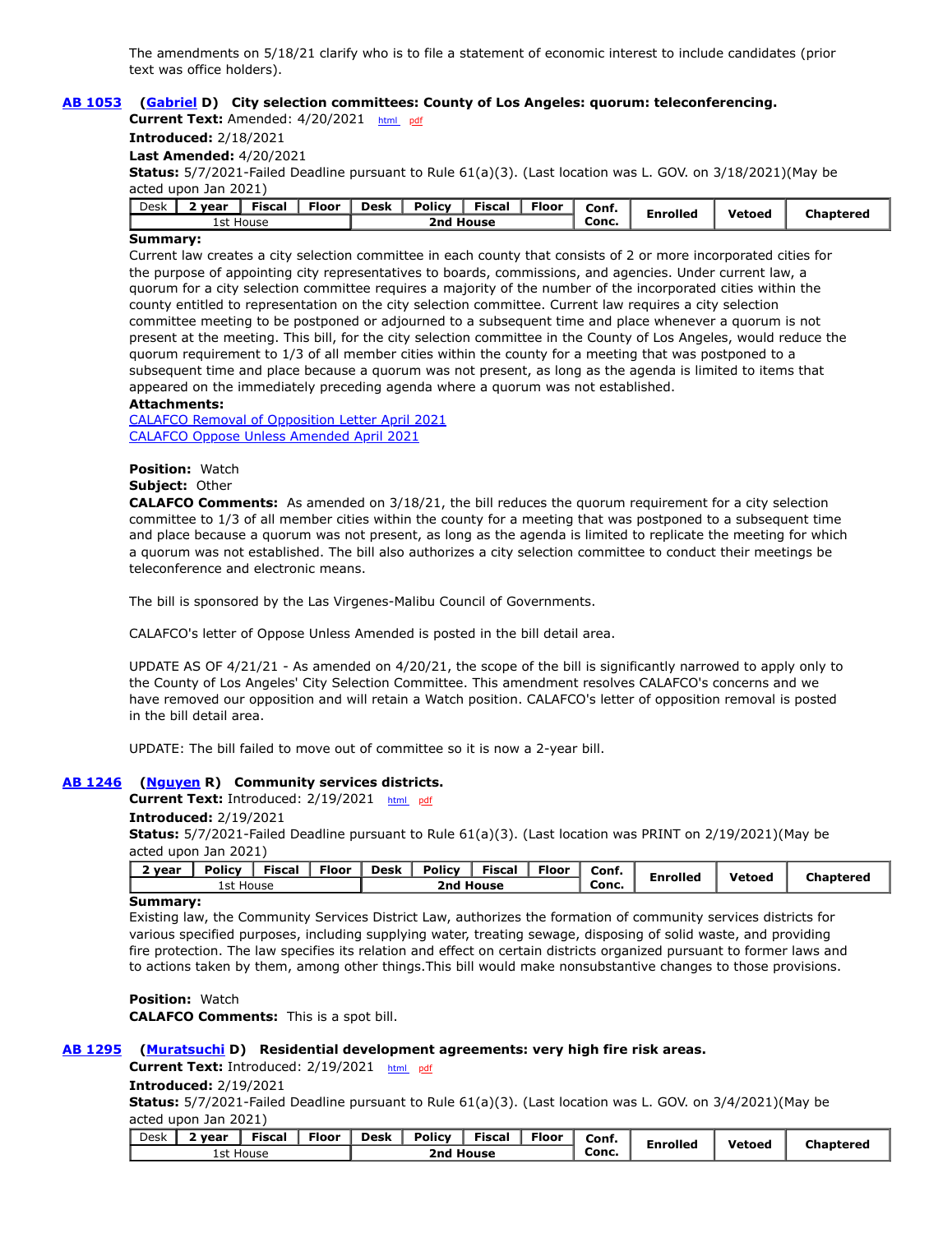# **Summary:**

Current law requires the Director of Forestry and Fire Protection to identify areas in the state as very high fire hazard severity zones based on the severity of fire hazard that is expected to prevail in those areas, as specified, and requires each local agency to designate, by ordinance, the very high fire hazard severity zones in its jurisdiction. Current law additionally requires the director to classify lands within state responsibility areas into fire hazard severity zones. This bill, beginning on or after January 1, 2022, would prohibit the legislative body of a city or county from entering into a residential development agreement for property located in a very high fire risk area. The bill would define "very high fire risk area" for these purposes to mean a very high fire hazard severity zone designated by a local agency or a fire hazard severity zone classified by the director.

# **Attachments:**

[AB 1295 Fact Sheet](https://ctweb.capitoltrack.com/public/publishviewdoc.ashx?di=JvsP26GdAnKLjwCn8rjS0j6XYejjVulza0Al0Si0Fvs%3d)

# **Position:** Watch

**Subject:** Growth Management, Planning

**CALAFCO Comments:** This bill prohibits a city or county from entering into a residential development agreement for property located within a very high fire risk area as of 1-1-2022.

This bill appears similar to SB 55 (Stern) except: (1) This bill explicitly calls out residential development, whereas SB 55 addresses new development (housing, commercial, retail or industrial) in a very high fire hazard severity zone; and (2) SB 55 adds a state responsibility area.

The bill is not marked fiscal. This is an author-sponsored bill and a fact sheet is posted in the tracking section of the bill.

# **[SB 12](https://ctweb.capitoltrack.com/public/publishbillinfo.aspx?bi=vA8xbCDUfrJxuqP0bRuGbis9rdTCsjGCVb82BRlzdt2EtpWC5AslNguoKOdjlFtO) [\(McGuire](http://sd02.senate.ca.gov/) D) Local government: planning and zoning: wildfires.**

**Current Text:** Amended: 7/1/2021 [html](https://ctweb.capitoltrack.com/Bills/21Bills/sen/sb_0001-0050/sb_12_97_A_bill.htm) [pdf](https://ctweb.capitoltrack.com/Bills/21Bills/sen/sb_0001-0050/sb_12_97_A_bill.pdf) **Introduced:** 12/7/2020

**Last Amended:** 7/1/2021

**Status:** 7/14/2021-Failed Deadline pursuant to Rule 61(a)(11). (Last location was H. & C.D. on 6/24/2021)(May be acted upon Jan 2022)

|                                    | Desk | Policy | <b>Fiscal</b> | $-1$<br>Floor | Desk | vear | --<br>Fiscal | Floor | Conf. | Enrolled | Vetoed | Chaptered |
|------------------------------------|------|--------|---------------|---------------|------|------|--------------|-------|-------|----------|--------|-----------|
| Conc.<br>1st House<br>2nd<br>House |      |        |               |               |      |      |              |       |       |          |        |           |

### **Summary:**

Current law requires that the Office of Planning and Research, among other things, coordinate with appropriate entities, including state, regional, or local agencies, to establish a clearinghouse for climate adaptation information for use by state, regional, and local entities, as provided. This bill would require the safety element, upon the next revision of the housing element or the hazard mitigation plan, on or after July 1, 2024, whichever occurs first, to be reviewed and updated as necessary to include a comprehensive retrofit strategy to reduce the risk of property loss and damage during wildfires, as specified, and would require the planning agency to submit the adopted strategy to the Office of Planning and Research for inclusion into the above-described clearinghouse.

**Position:** Watch **Subject:** Growth Management, Planning

# **[SB 55](https://ctweb.capitoltrack.com/public/publishbillinfo.aspx?bi=9C08dqurHiktyu2sUB%2foS%2bVYYwu0va0p2EBYKaF%2f7cIdmEIP1H52Mm0KKYg1G9aN) [\(Stern](http://sd27.senate.ca.gov/) D) Very high fire hazard severity zone: state responsibility area: development prohibition: supplemental height and density bonuses.**

**Current Text:** Amended: 4/5/2021 [html](https://ctweb.capitoltrack.com/Bills/21Bills/sen/sb_0051-0100/sb_55_98_A_bill.htm) [pdf](https://ctweb.capitoltrack.com/Bills/21Bills/sen/sb_0051-0100/sb_55_98_A_bill.pdf) **Introduced:** 12/7/2020 **Last Amended:** 4/5/2021 **Status:** 4/30/2021-Failed Deadline pursuant to Rule 61(a)(2). (Last location was GOV. & F. on 3/3/2021)(May be acted upon Jan 2022)

| <b>Fiscal</b><br><b>Floor</b><br>vear | Policy<br>Desk<br>Floor<br><b>Fiscal</b> | Conf.<br><b>Enrolled</b> | <b>Vetoed</b> | ∵haptered |
|---------------------------------------|------------------------------------------|--------------------------|---------------|-----------|
| 1st House                             | 2nd House                                | Conc.                    |               |           |

# **Summary:**

Would, in furtherance of specified state housing production, sustainability communities strategies, greenhouse gas reduction, and wildfire mitigation goals, prohibit the creation or approval of a new development, as defined, in a very high fire hazard severity zone or a state responsibility area unless there is substantial evidence that the local agency has adopted a comprehensive, necessary, and appropriate wildfire prevention and community hardening strategy to mitigate significant risks of loss, injury, or death, as specified. By imposing new duties on local governments with respect to the approval of new developments in very high fire hazard severity zones and state responsibility areas, this bill would impose a state-mandated local program.

# **Attachments:**

[SB 55 Fact Sheet](https://ctweb.capitoltrack.com/public/publishviewdoc.ashx?di=v0USgZTz5Fn092PrDNnmC%2fPDgV9nCJK9gbpZpNlmjyM%3d)

#### **Position:** Watch

**Subject:** Growth Management, Planning

**CALAFCO Comments:** This bill prohibits the creation or approval of a new development (housing, commercial, retail or industrial) in a very high fire hazard severity zone or a state responsibility area. The bill is author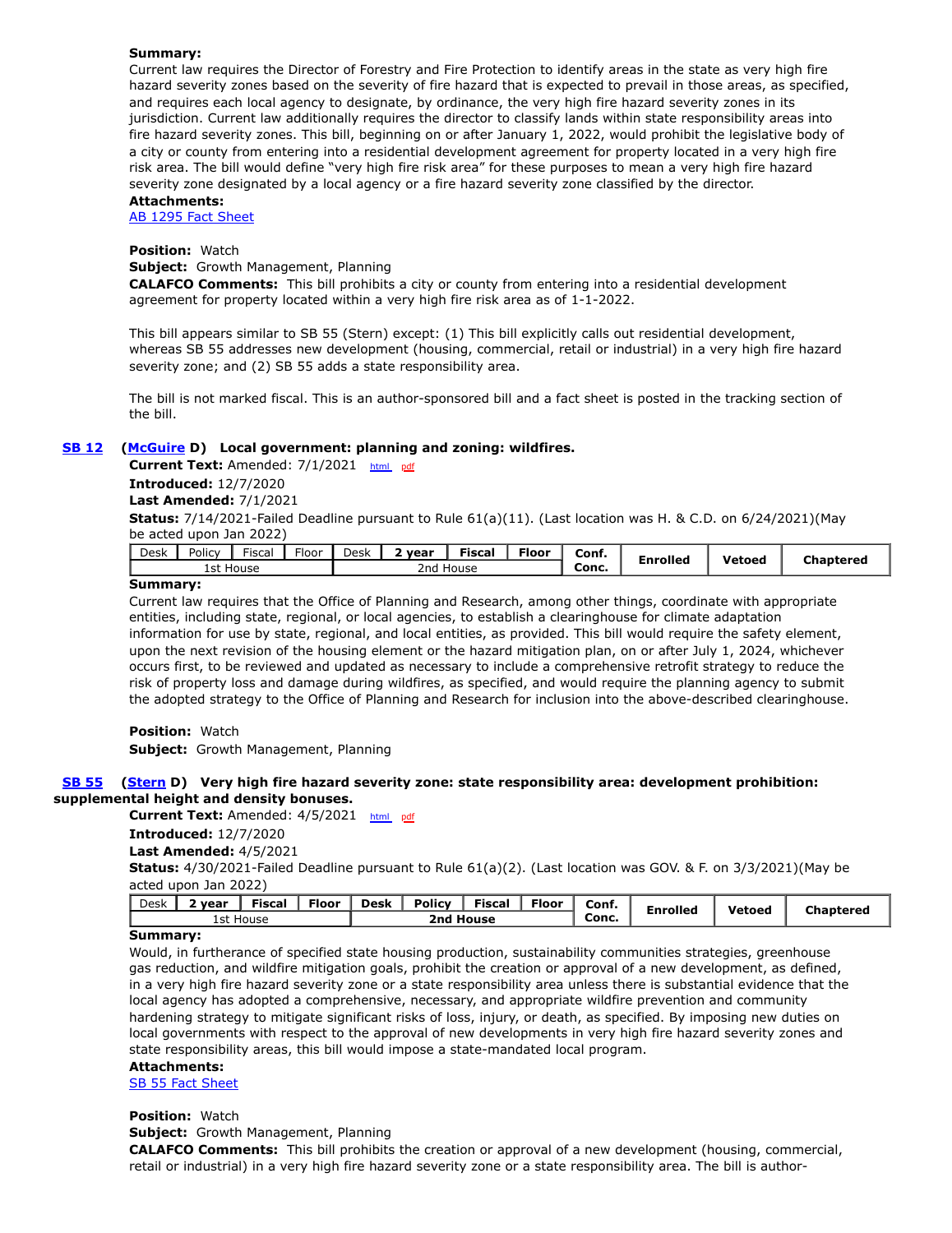sponsored and imposes unfunded mandates. A fact sheet is posted in the tracking section of the bill.

As amended on 4/5/21, the bill removes the "blanket approach" to prohibiting development as noted above by adding specificity. The bill prohibits development in either of the areas noted above unless there is substantial evidence that the local agency has adopted a comprehensive, necessary and appropriate wildfire preventions and community hardening strategy to mitigate significant risks of loss, injury or death as specified in the bill. Additionally, the bill provides a qualifying developer a supplemental height bonus and a supplemental density bonus, as specified, if the development is located on a site that meets certain criteria, including, among others, not being located in a moderate, high, or very high fire hazard severity zone, as specified. These requirements are unfunded mandates.

This bill appears similar to AB 1295 (Muratsuchi) except this bill appears to be broader in scope in terms of the type of development prohibited and includes a state responsibility area, whereas AB 1295 only addresses residential development in a very high fire risk area.

# **[SB 96](https://ctweb.capitoltrack.com/public/publishbillinfo.aspx?bi=m64ecszPpZOESc%2fECWdGCavlNzbWJoA8qzikQJMmCKFzZoTnHR0RZ1qozmifE5gP) [\(Dahle](https://dahle.cssrc.us/) R) Fallen Leaf Lake Community Services District Fire Department Protection Act of 2021: elections. Current Text:** Introduced: 12/21/2020 [html](https://ctweb.capitoltrack.com/Bills/21Bills/sen/sb_0051-0100/sb_96_99_I_bill.htm) [pdf](https://ctweb.capitoltrack.com/Bills/21Bills/sen/sb_0051-0100/sb_96_99_I_bill.pdf)

# **Introduced:** 12/21/2020

**Status:** 4/30/2021-Failed Deadline pursuant to Rule 61(a)(2). (Last location was GOV. & F. on 1/28/2021)(May be acted upon Jan 2022)

| Desk | vear      | Fiscal | Floor | <b>Desk</b> | <b>Policy</b>       | --<br>Fiscal | Floor | Conf  | Enrollec <sup>'</sup> | Vetoed | haptered: |
|------|-----------|--------|-------|-------------|---------------------|--------------|-------|-------|-----------------------|--------|-----------|
|      | 1st House |        |       |             | <b>House</b><br>2nd |              |       | Conc. |                       |        |           |

# **Summary:**

Would require the El Dorado County elections official, with the assistance of the Fallen Leaf Lake Community Services District, to conduct district elections pursuant to the Uniform District Election Law, except as otherwise provided in the bill. The bill, notwithstanding existing law, would provide that voters who are resident registered voters of the district, and voters who are not residents but either own a real property interest in the district or have been designated by the owner of a real property interest to cast the vote for that property, may vote in a district election in the Fallen Leaf Lake Community Services District, as specified. The bill would require the designations of voters and authority of legal representatives to be filed with the El Dorado County elections official and the secretary of the Fallen Leaf Lake Community Services District and maintained with the list of qualified voters of the district.This bill contains other related provisions and other existing laws.

# **Position:** Watch

# **Subject:** Special Districts Governance

**CALAFCO Comments:** This bill is the same as SB 1180 from 2020 which did not move through the legislature. It is a local El Dorado County/district bill. This bill does several things. (1) Provides that voters who are resident registered voters of the district, and voters who are not residents but either own a real property interest in the district or have been designated by the owner of a real property interest to cast the vote for that property, may vote in a district election in the Fallen Leaf Lake Community Services. (2) The bill also would authorize a voter who is not a resident of the district but owns a real property interest in the district to designate only one voter to vote on their behalf, regardless of the number of parcels in the district owned by the nonresident voter. (3) This bill would prohibit the Fallen Leaf Lake Community Services District from providing any services or facilities except fire protection and medical services, including emergency response and services, as well as parks and recreation services and facilities.

CALAFCO is working with the sponsors of the bill and the SGFC on a broader solution to this problem, which is not exclusive to this district.

# **[SB 261](https://ctweb.capitoltrack.com/public/publishbillinfo.aspx?bi=8Ocds6CdVdQVxMCc1U0q3%2bd%2bOI8Um8x1ptDdIIxy8I5Ubp55Qv8pkwnOvFXonbPa) ([Allen](http://sd26.senate.ca.gov/) D) Regional transportation plans: sustainable communities strategies.**

**Current Text:** Introduced: 1/27/2021 [html](https://ctweb.capitoltrack.com/Bills/21Bills/sen/sb_0251-0300/sb_261_99_I_bill.htm) [pdf](https://ctweb.capitoltrack.com/Bills/21Bills/sen/sb_0251-0300/sb_261_99_I_bill.pdf)

# **Introduced:** 1/27/2021

**Status:** 4/30/2021-Failed Deadline pursuant to Rule 61(a)(2). (Last location was TRANS. on 3/15/2021)(May be acted upon Jan 2022)

| Desk | vear      |  | Fiscal | <b>Floor</b> | <b>Desk</b> | Policy    | Fiscal | <b>Floor</b> | Conf. | <b>Enrolled</b> | Vetoea | Chaptered |
|------|-----------|--|--------|--------------|-------------|-----------|--------|--------------|-------|-----------------|--------|-----------|
|      | 1st House |  |        |              |             | 2nd House |        |              |       |                 |        |           |

# **Summary:**

current law requires certain transportation planning agencies to prepare and adopt a regional transportation plan directed at achieving a coordinated and balanced regional transportation system. Certain of these agencies are designated under federal law as metropolitan planning organizations. Existing law requires that each regional transportation plan include a sustainable communities strategy developed to achieve greenhouse gas emission reduction targets for the automobile and light truck sector for 2020 and 2035 established by the State Air Resources Board. This bill would require that the sustainable communities strategy be developed to additionally achieve greenhouse gas emission reduction targets for the automobile and light truck sector for 2045 and 2050 and vehicle miles traveled reduction targets for 2035, 2045, and 2050 established by the board. The bill would make various conforming changes to integrate those additional targets into regional transportation plans.